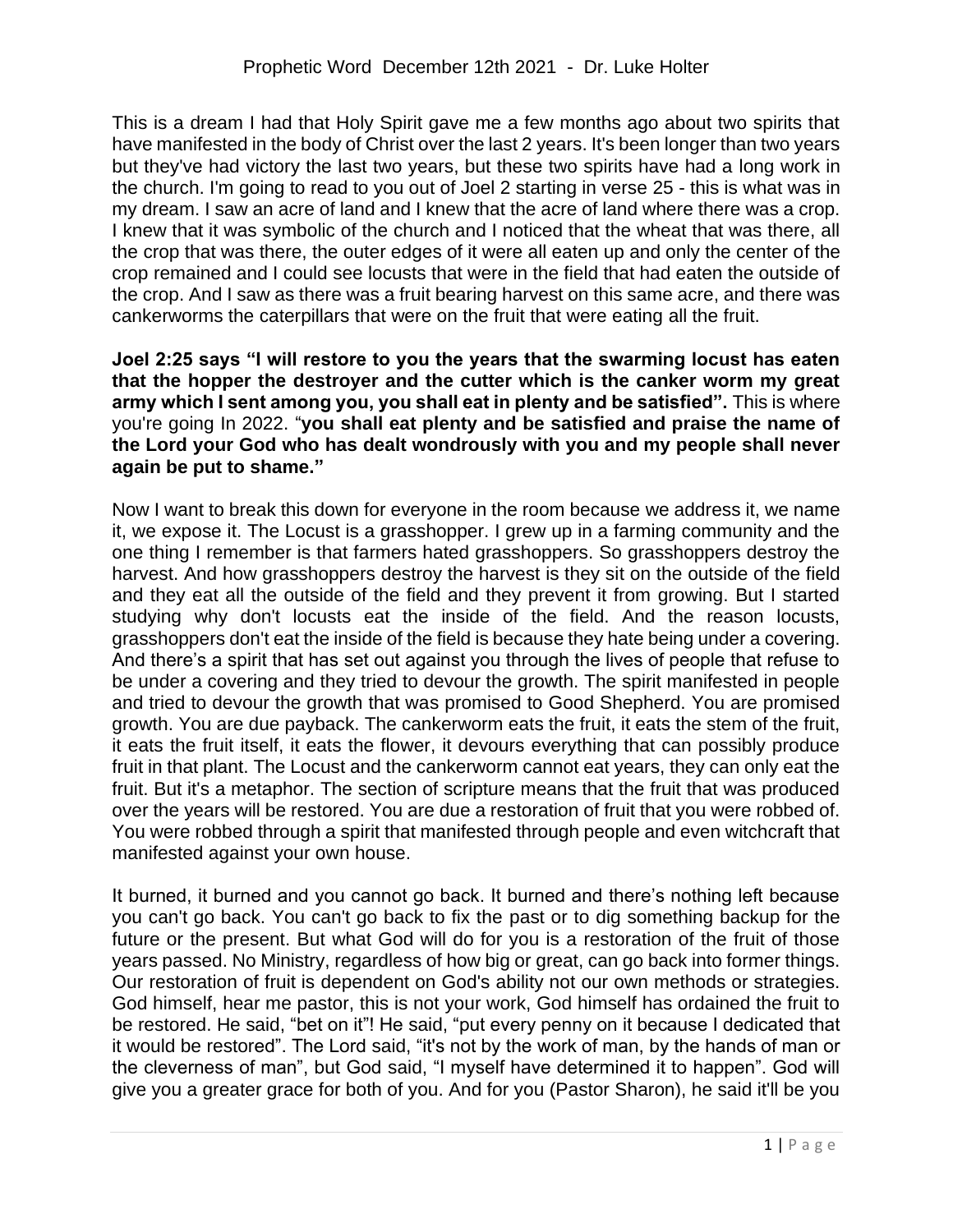won't even remember. You won't even remember the pain associated with what the locust ate and what the cankerworm stole from you, because he stole from you. Dreams you had in your heart, plans you had in your heart and the spirit manifested to break your heart because if he could break your heart, he could break the church. But you stayed faithful, and He's going to restore as if it had never come. As if the locust and cankerworm had never devoured anything.

As Jehovah hovers, miracles will become a kingdom standard at Good Shepherd. This is what he said I will hover and miracles will become a kingdom's - there'll be no effort in it. it will be a favor that you've tapped into and pastor you have cried out to God, "you said this would happen, you said these miracles would happen" and it's been delayed. And the Lord says, "it's been delayed because it's been devoured by a spirit". But He said get, you better hang on He said because it's coming and it's going to be hard to handle because it's a lot. It's gonna be a lot of great things. Restoration is coming. This is what the Lord said Joel 2:25 talked about restoring the years that the cankerworm and the cutter have devoured. The Lord said but 2022 you all better get ready. Let me just tell you all 2022 is going to be a year that is off the charts for the church. I want you to hear this. Every year that the Lord's put a word in my mouth, I'm not bragging on my ministry I'm just telling you, you can count on it because it's the Lord and its been proven. In 2020 I prophesied about the virus. In 2019, actually 2013, I talked about the virus, but in 2019 I gave the word for what was gonna happen in 2020 and it happened. The same with 2021. I'm telling you 2022 is gonna be a year that is off the charts for the church. When you look up in the Strongs concordance for the number 2022 it means outpouring. So literally 2022 means outpouring and Joel 2:28. just a little bit further down after the restoration of all the stuff that's been stolen and it manifested and this is a thing that the Lord's gonna do. He is gonna heal up this community because that spirit manifested through people and that's what hurt, was that they were persuaded.

**But verse 28 Joel 2:28 will be for Good Shepherd and it says "And it shall come to pass afterward, that I shall pour out my spirit on all flesh; and your sons and daughter shall prophesy, your old men shall dream dreams, and your young men shall see visions: even on the male and female servants of those days I will pull out my spirit And show wonders in the heavens and on the Earth blood and fire and columns of smoke".** I believe that the outpouring that's gonna happen, in the Greek it means to pour out and it's a verb which means it's an action. It will pour out on this house. You will see miracle signs and wonders. There will be, regardless of what building you're in, regardless, it will be poured out on you, on your DNA regardless of whatever building you're in, it's set aside for you. There will even be reports. Your old church burned down and people saw the fire and the smoke and there's going to be reports of smoke coming out of this building. Whatever building you're in, that there's gonna be reports where people will be like, "is there a fire", but it will be a manifestation and a sign in a wonder that God has picked this place. Just like in Azusa, just like any revival that broke out in the past where there was miraculous things, The Lord is gonna have a sign and a wonder to take place. The Lord said, "I made you a promise that you would not leave this Earth til you saw the restoration of what God's promise".